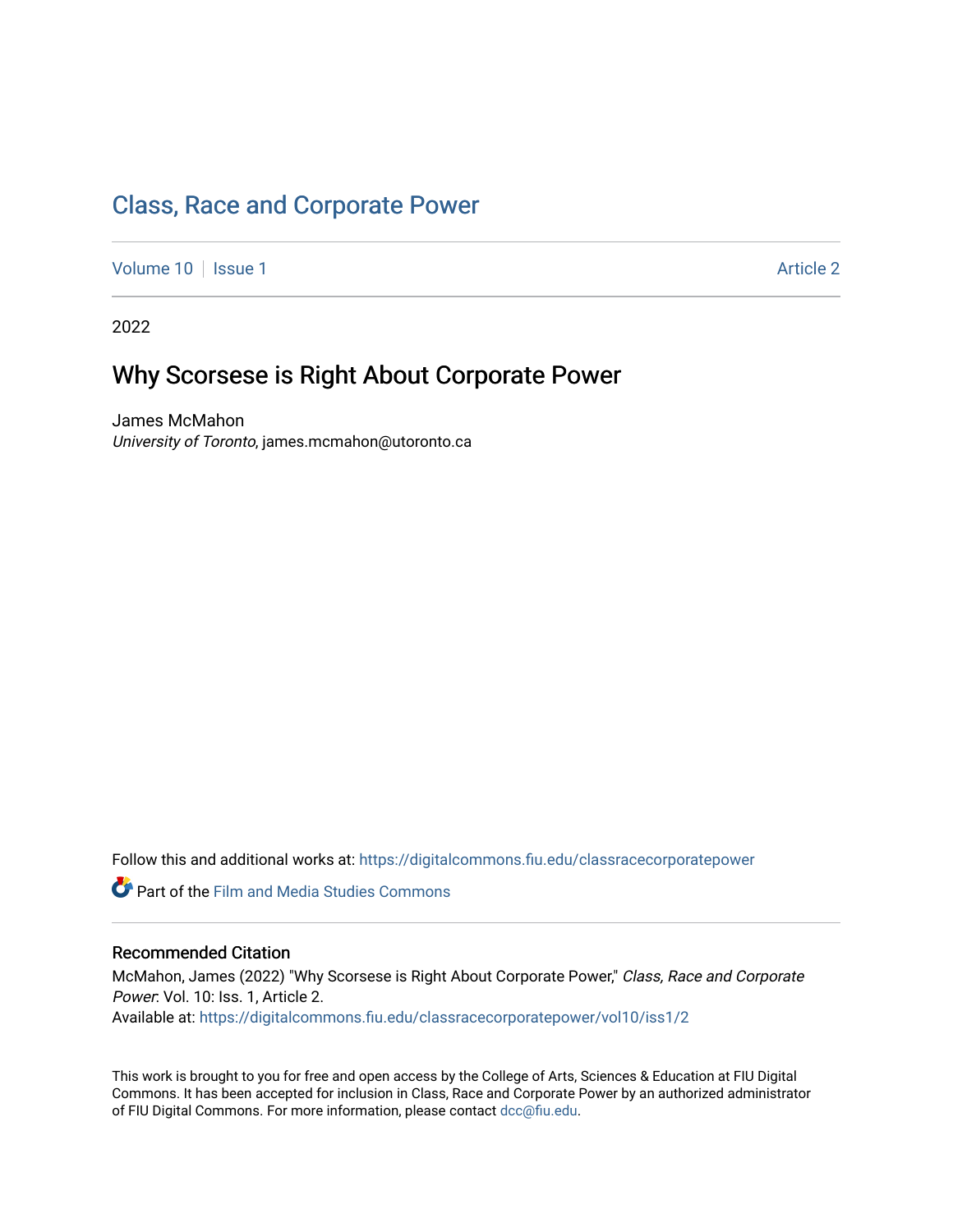# Why Scorsese is Right About Corporate Power

#### Abstract

This is a lightly edited compilation of a two-part series originally published by Notes on Cinema in [June](https://notesoncinema.com/2021/06/18/why-scorcese-is-right-about-corporate-power-part-1/) and [July](https://notesoncinema.com/2021/07/12/why-scorcese-is-right-about-corporate-power-part-2/), 2021. It has been re-published here with permission of the author.

Our thanks to [Notes on Cinema](https://notesoncinema.com/) and [James McMahon.](https://notesoncinema.com/about/)

#### Keywords

political economy, film, critical film studies

#### Cover Page Footnote

James McMahon's research interests are in the Hollywood film business, New Hollywood cinema, social theories of mass culture, political economic theory, and the relationship between institutional power and cultural practices. He currently teaches at the University of Toronto. He can be contacted at: james.mcmahon@utoronto.ca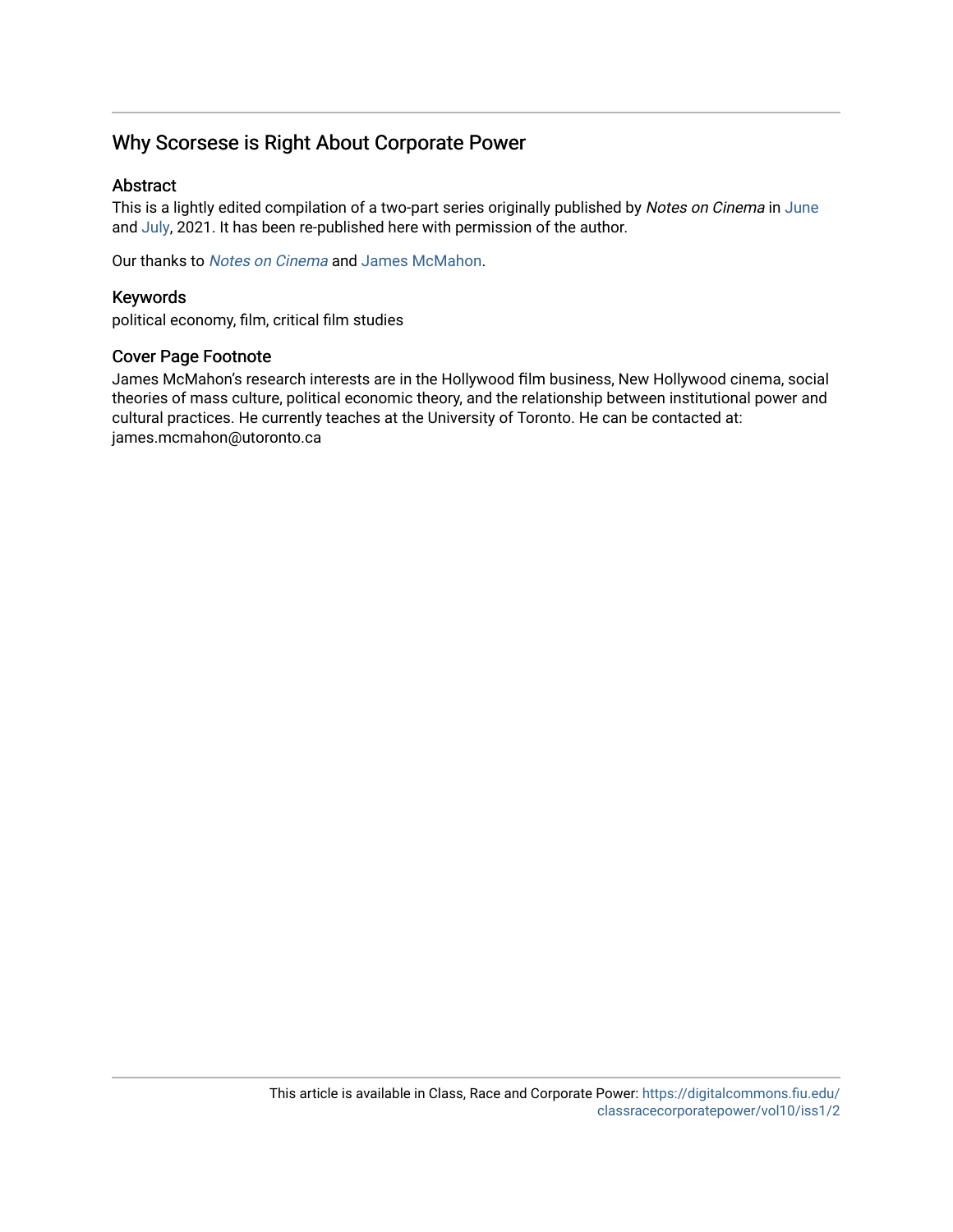### **Why Scorsese is Right About Corporate Power, Part 1 Originally published at [notes on cinema](https://notesoncinema.com/2021/06/18/why-scorcese-is-right-about-corporate-power-part-1/)**

What is more pleasurable: reading Martin Scorsese on cinema or reading reactions to Scorsese on cinema? The reactions compete for our pleasure because they reveal how easy it is for someone's words to make us jump into a debate with two feet and eyes closed.

In the March 2021 issue of Harper's, Scorsese [wrote an essay](https://harpers.org/archive/2021/03/il-maestro-federico-fellini-martin-scorsese/) to pay tribute to Federico Fellini, the Italian director who directed such great films as *La Strada*, *8 1/2*, *La Dolce Vita*, *Nights of Cabiria* and *Satyricon*. Scorsese writing on Fellini is definitely newsworthy for cinephiles who want to know about Fellini's beginnings in Italian neo-realism (for example, he worked with Rosselini on *Rome, Open City*), or who simply want to be reminded of why his filmography is so great. However, the news of this essay's arrival went well beyond film studies and had very little to do with Fellini. News outlets reported the publishing of the essay and [#scorsese trended on](https://twitter.com/search?q=%23scorcese)  [Twitter](https://twitter.com/search?q=%23scorcese) because Scorsese framed his tribute to Fellini–which was both personal and knowledgeable–with an argument about the decline of cinema as an art form. Here is a key example from the essay's conclusion:

Everything has changed—the cinema and the importance it holds in our culture. Of course, it's hardly surprising that artists such as Godard, Bergman, Kubrick, and Fellini, who once reigned over our great art form like gods, would eventually recede into the shadows with the passing of time. But at this point, we can't take anything for granted. We can't depend on the movie business, such as it is, to take care of cinema. In the movie business, which is now the mass visual entertainment business, the emphasis is always on the word "business," and value is always determined by the amount of money to be made from any given property–in that sense, everything from *Sunrise* to *La Strada* to *2001* is now pretty much wrung dry and ready for the "Art Film" swim lane on a streaming platform.

Jump-cut to a crowd of people who vehemently agree with Scorsese. They recite the names of directors from the past, in the hopes that people will understand the magnitude of what will be lost if cinema goes extinct. A reverse shot of another angry crowd, who believe Scorsese is overreacting to cinema's future. Some in this crowd might dislike his characterization of streaming platforms like Amazon Prime, and the recommendation-through-algorithm method. Others might be skeptical of the argument that art is being crushed inside the corporate packages that deliver media content.

I strongly support Scorsese's essay. But I also think that my form of support is slightly different than others. Through a curious survey of #scorsese after the *Harper's* essay, I noticed that much of the digital debate is used to re-state definitions of cinema and art. (Scorsese, for his part, produced his own version of "What is Cinema?" before the Harper's essay, [when he said Marvel](https://www.theguardian.com/film/2019/oct/04/martin-scorsese-says-marvel-movies-are-not-cinema)  [superhero films were movies but not cinema.](https://www.theguardian.com/film/2019/oct/04/martin-scorsese-says-marvel-movies-are-not-cinema)) My support for Scorsese is based on a deep appreciation for the artistic potential of films, but it is also based on the significance of this claim: "We can't depend on the movie business, such as it is, to take care of cinema."

A reader might have skimmed over this sentence, or perhaps it was grouped with all the other pieces of Scorsese's argument for the preservation of cinema. But if we pause on the sentence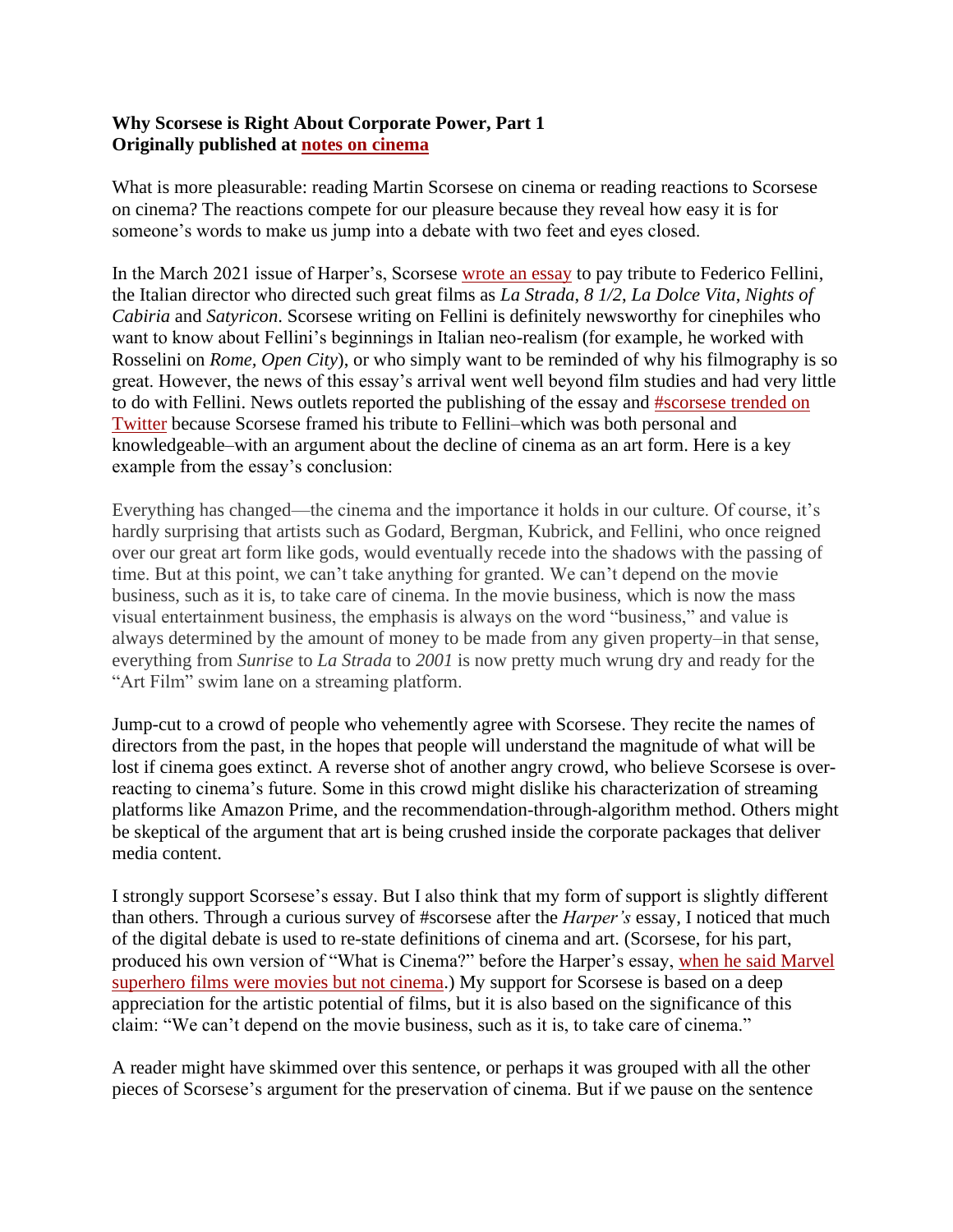"We can't depend on the movie business, such as it is, to take care of cinema", we can see there is something perplexing about it. Would we say this about other industries, such that we have sentences like:

- We can't depend on the steel business, such as it is, to take care of steel production.
- We can't depend on the aviation business, such as it is, to provide safe air travel.
- We can't depend on the pharmaceutical business, such as it is, to provide useful medicine.

Researchers and journalists on steel, air travel and pharmaceutical medicine might reply with reasons why you can definitely say these things about their respective business sectors. My point, rather, is a simpler one. Scorsese is revealing a truth that is not taught to those of us who grew up under capitalism: that a business has an *antagonistic* relationship with what it is purportedly in business to produce. An implication of this truth is that, with respect to the art of cinema, the film business does not want another Fellini, Antonioni, Varda, Godard, Ackerman, Scorsese, ….

In a multi-part post, I want to show how Scorsese is right about the differences of circumstance, which exist between himself and a director like Fellini. I also want to use Scorsese's argument as a platform to widen our perspective on the political economy of Hollywood. The story Scorsese is telling about the business of Hollywood is a story about business interests wanting to reduce risk. The ambiguity of risk in this story–is it financial risk or is it aesthetic risk?–is a helpful shortcut to understanding what reducing risk means for those who have control over the industrial art of filmmaking. When the Hollywood film business is estimating its future earnings, risk perceptions account for the possibility that the future of culture will be different–and perhaps radically different–from what capitalists expect it to be. This logic of capitalist accounting, while quantitative in expression (prices, income, volatility, etc.), is social in essence. For this reason, the capitalization of cinema cannot overlook any social dimension of cinema, be it aesthetic, political or cultural. The eye of capitalization searches for any social condition that could have an impact on "the level and pattern of capitalist earnings" (Nitzan & Bichler, 2009, p. 166).

Part 1 will introduce Scorsese's concern and situate it within the method I will use to analyze the financial performance of the major Hollywood studios.

## **Nostalgia for a business that likes risky cinema**

As mentioned above, Scorsese's shows little restraint to let his celebration of Fellini celebrate the art of cinema more broadly. For instance, Scorsese sees Fellini as one the leaders in a cadre of filmmakers that were willing to explore every potential within cinematic art. Like Bresson, Godard and others, Fellini was open to letting a film tell a story in the best way it could.

Scorsese also makes a point to give his admiration to the old film business, or at least some part of it, which was willing to support this cinema renaissance:

The choices made by distributors such as Amos Vogel at Grove Press back in the Sixties were not just acts of generosity but, quite often, of bravery. Dan Talbot, who was an exhibitor and a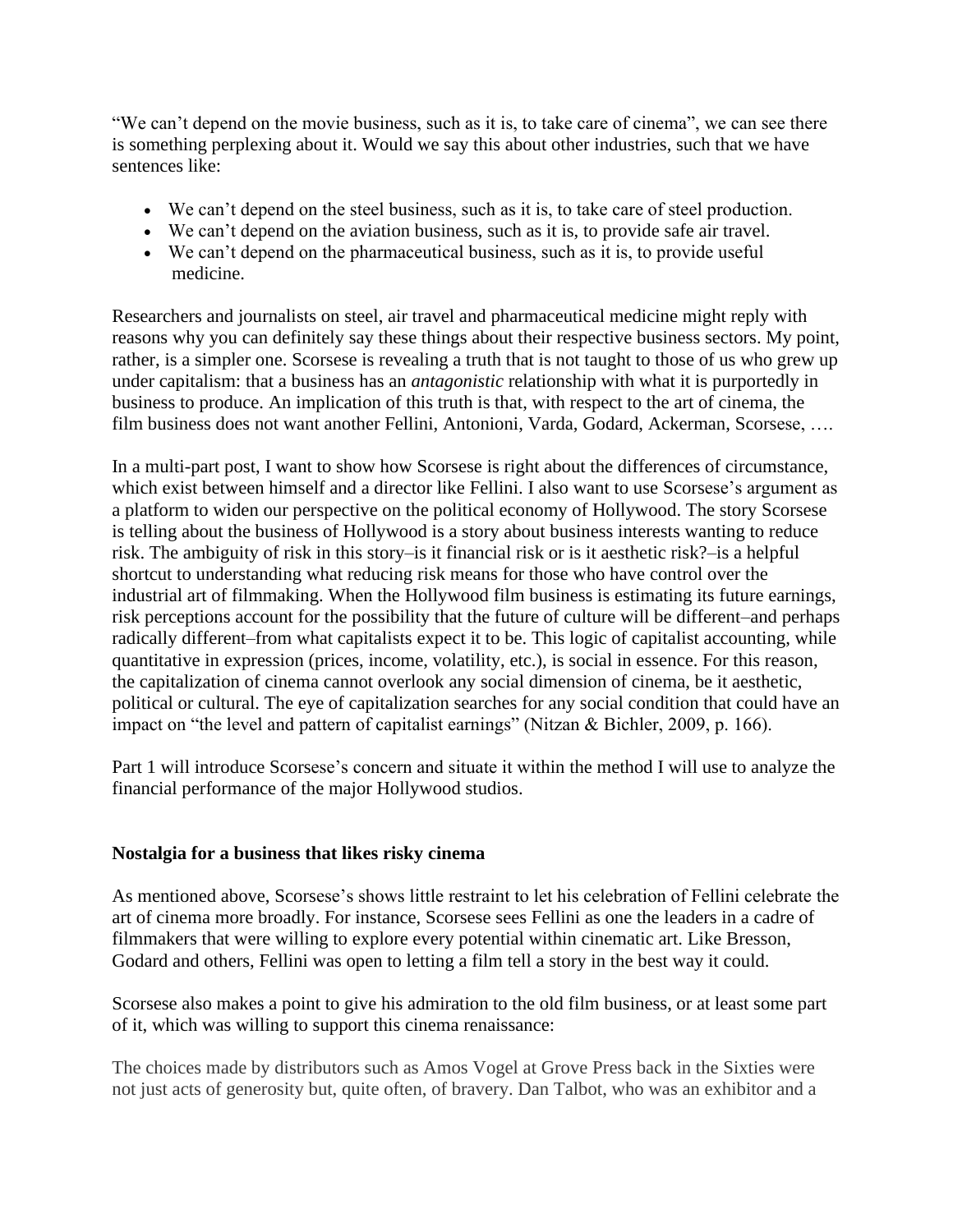programmer, started New Yorker Films in order to distribute a film he loved, Bertolucci's *Before the Revolution*–not exactly a safe bet. The pictures that came to these shores thanks to the efforts of these and other distributors and curators and exhibitors made for an extraordinary moment. The circumstances of that moment are gone forever, from the primacy of the theatrical experience to the shared excitement over the possibilities of cinema. That's why I go back to those years so often.

Fellini and his contemporaries could not have long careers without financial support. But if that is the case, what changed? Have these "brave" beneficiaries disappeared? Who replaced them?

#### **Hollywood needs to differentially accumulate**

In the trenches of independent filmmaking, nothing has changed: producers scramble for money and people with money take a risk and invest in a film project that might not be purchased by a distributor. These producers might also sell future distribution rights for advanced funding–so if the film is a hit down the road, the lender is the one getting rich.

However, in the broader world of the film business, a lot has changed. Financing a film for profit is the core of business enterprise, but the significance of that profit changes when you are, for example, competing to reach the same levels as Fortune 500 companies.

To illustrate the change let us look at an extreme comparison of investment in cinema. George Harrison of The Beatles was one of the key financiers of *Monty Python's Life of Brian*. The comedy troupe was in need of around \$4 million to begin shooting and Harrison stepped in to help. This amount of money is not insignificant, and we do not need to assume that Harrison, famous as he was, could afford to lose his investment. However, listen to [members of Monty](https://youtu.be/rDFdcfRAaCg)  [Python recount the financing of](https://youtu.be/rDFdcfRAaCg) *Life of Brian* and it is hard to imagine that Harrison was as serious as a capitalist–e.g., benchmarking his investment against alternatives or trying to find the Beta coefficient of Monty Python–even though he took a clear risk in his personal wealth.

At the other end of this comparison is an example of Hollywood's historical performance: in 1996 the average operating income per firm of the major film distributors was \$504 million. For the same year, its average revenues per firm were \$4.5 billion. Are these magnitudes large or small? Now consider other relevant questions. How would investors, who could always put money in sectors other than film and media, regard these numbers? How does Hollywood know if it is doing well or not? When is the financial performance of cinema cause for celebration, and when is it a reason for distress? There are no universal answers to these questions, but Harrison was not even seeking such answers. He might enjoy a return on his investment, but he is investing in a project that corporations rejected. He was also not telling Monty Python that he could invest in *Life of Brian*, or oil, or plastics, or insurance stocks, or US bonds, etc.

The *modus operandi* of actual capitalists is to find and use contextually-relevant benchmarks for the performance of their investments: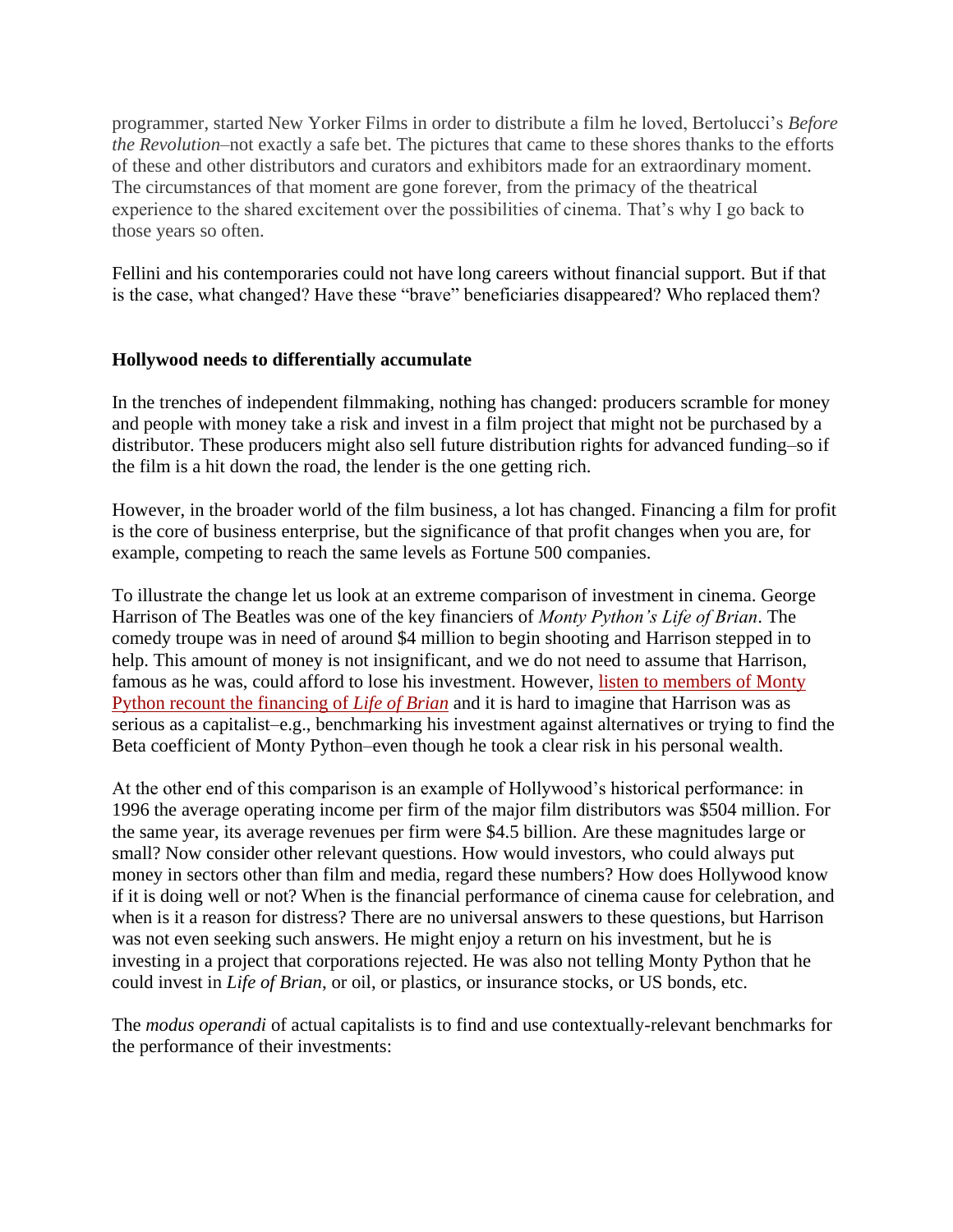A capitalist investing in Canadian 10-year bonds typically tries to beat the Scotia McLeod 10 year benchmark; an owner of emerging-market equities tries to beat the IFC benchmark; investors in global commodities try to beat the Reuters/Jefferies CRB Commodity Index; owners of large US corporations try to beat the S&P 500; and so on. Every investment is stacked against its own group benchmark—and in the abstract, against the global benchmark. (Nitzan & Bichler, 2009, p. 309)

Relevancy, in this case, is defined by such factors as listed stock exchange and the size of the investment. As an oligopoly of cinema, major Hollywood film distribution finds like-minded competition in the giant firms around the world and in their respective sectors. Their levels of accumulation are worthy benchmarks of the powerful capitalist.

When the risk of investing in cinema is compared to investment in the rest of capitalist universeoil, weapons, grain, cars, etc.–it is entirely possible that corporate love for risky cinema can disappear. In fact, if we place Scorsese's argument within a general history of cinema, we can see there is an overlap of two events:

- Hollywood's heavy reliance on blockbuster cinema;
- the change in how Hollywood film distributors accumulate capital, relative to dominant firms across other sectors.

We can simplify our presentation for the sake of showing this overlap of aesthetic trends and business strategies clearly. Figure 1 places selected films from Fellini and Scorsese on a broad timeline of Hollywood history. The three major eras in this timeline are the studio system, "New" Hollywood and blockbuster cinema. The studio system is not directly relevant to our topic, but it is perhaps still the most controversial era of Hollywood history. The key distribution-exhibition strategies of the studio system, such as "block booking", were dismantled by the 1948 US Supreme Court case *[United States v Paramount Pictures](https://supreme.justia.com/cases/federal/us/334/131/)*. "New" Hollywood does not have definitive start and end points–we are setting it at 1968 and 1980, respectively. This era is famously Hollywood's counter-cultural phase, when it hired younger directors to speak to such issues as the Vietnam War, the Hippie movement, civil rights, Women's Liberation, Richard Nixon and state surveillance. The young Scorsese graduated from NYU and started building his directing career in this era. The blockbuster era, like "New" Hollywood, has no official start date. 1980 is a simple marker because it signifies the beginnings of Hollywood privileging blockbusters over everything else. *Jaws* (1975) and *Star Wars* (1977) were released before 1980, but, with hindsight, we can see the sector-wide push that followed; Hollywood initiated a new era because it was hungry to find that next *Jaws* and that next *Star Wars*, and on and on.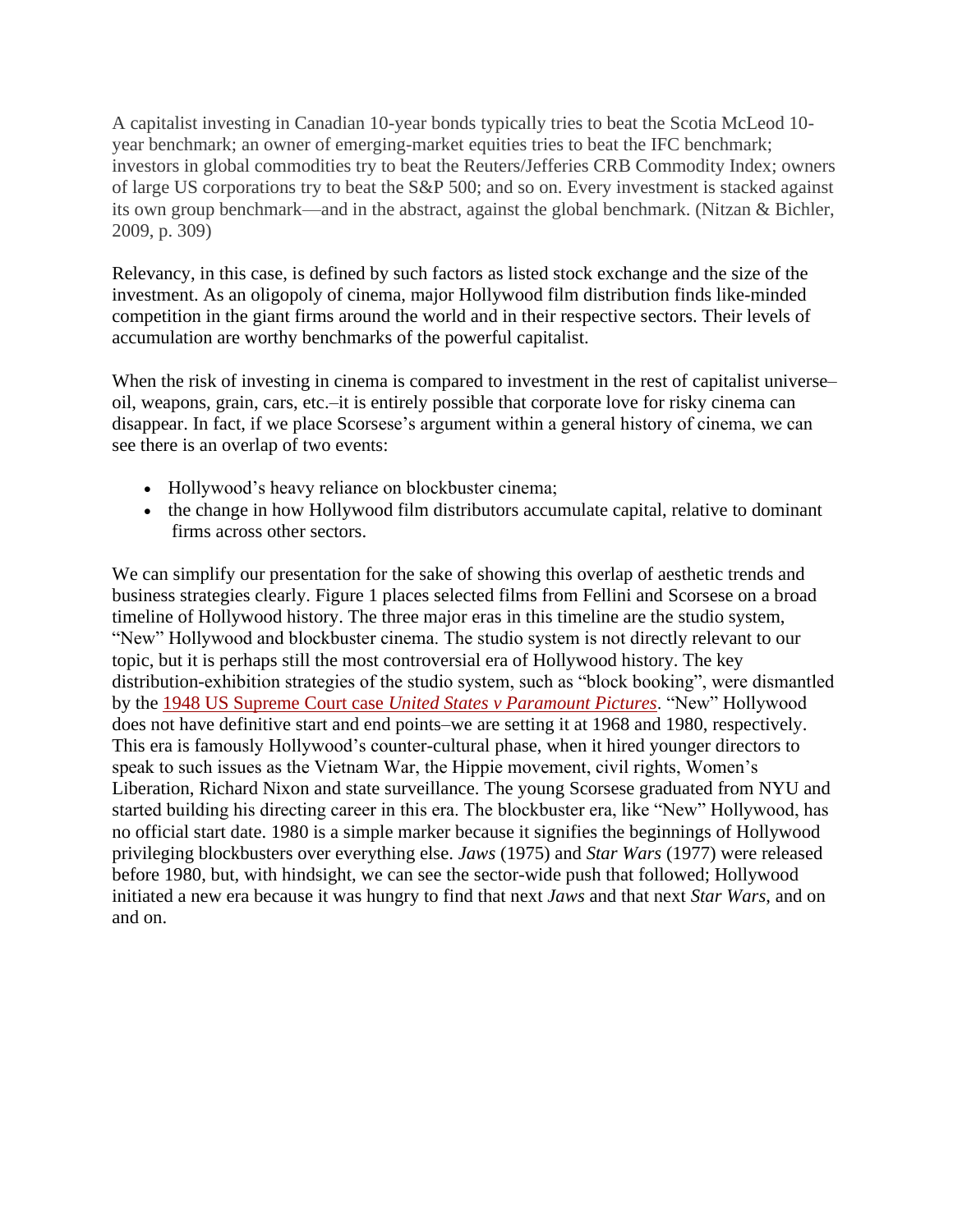

**Figure 1:** *Timeline of Fellini's and Scorsese's films, selection*

Figure 2 has our cinema timeline overlap a measure of Hollywood's *differential capitalization*. According to Shimshon Bichler and Jonathan Nitzan, differential capitalization is a symbolic representation a capitalist trying to accumulate more than a relevant benchmark of capital (Nitzan & Bichler, 2009).<sup>1</sup> For example, differential accumulation occurs when the capitalization of *A* rises faster than its benchmark or falls slower than a falling benchmark. In this figure we measure the differential accumulation of Hollywood with the capitalization per firm of major Hollywood distributors (Columbia, Paramount, RKO, Twentieth Century-Fox, Universal, and Warner Bros.)<sup>2</sup>, divided by the per firm average market capitalization of all US-listed firms.

Perceived as a story of differential accumulation, the differential rises of Hollywood occurred during its notable "eras". The rise and fall of the studio system is visible in Figure 2. "New" Hollywood was also a strong period of differential accumulation.<sup>3</sup> The brief embrace of Leftist counter-culture enabled Hollywood to effectively reverse the depression between 1948 and the early 1960s. From there, the blockbuster cinema launched Hollywood to new heights. Without any long-term de-acceleration, blockbuster-Hollywood increased its differential capitalization 390% from 1980 to 1993.

<sup>&</sup>lt;sup>1</sup> The accumulation of what? Power. I will unpack this claim in future posts. Currently I am, for the sake of brevity, glossing over a key piece of Bichler and Nitzan's theory of capital accumulation. Lots of writing on the capital-aspower approach appears on <http://bnarchives.yorku.ca/> and [https://capitalaspower.com.](https://capitalaspower.com/)

<sup>&</sup>lt;sup>2</sup> If you are interested in a detailed breakdown of my data, see (McMahon, 2019). Each firm does not appear every year. Disney is not included in the average market capitalization because its valuation includes more business operations than film production and distribution.

<sup>&</sup>lt;sup>3</sup> While not spoken of in terms of capitalization and differential accumulation, many histories of Hollywood present "New" Hollywood as a period when studios reversed their bad fortunes and became profitable again. See, for example, Cook (2000); Kirshner (2012); Langford (2010).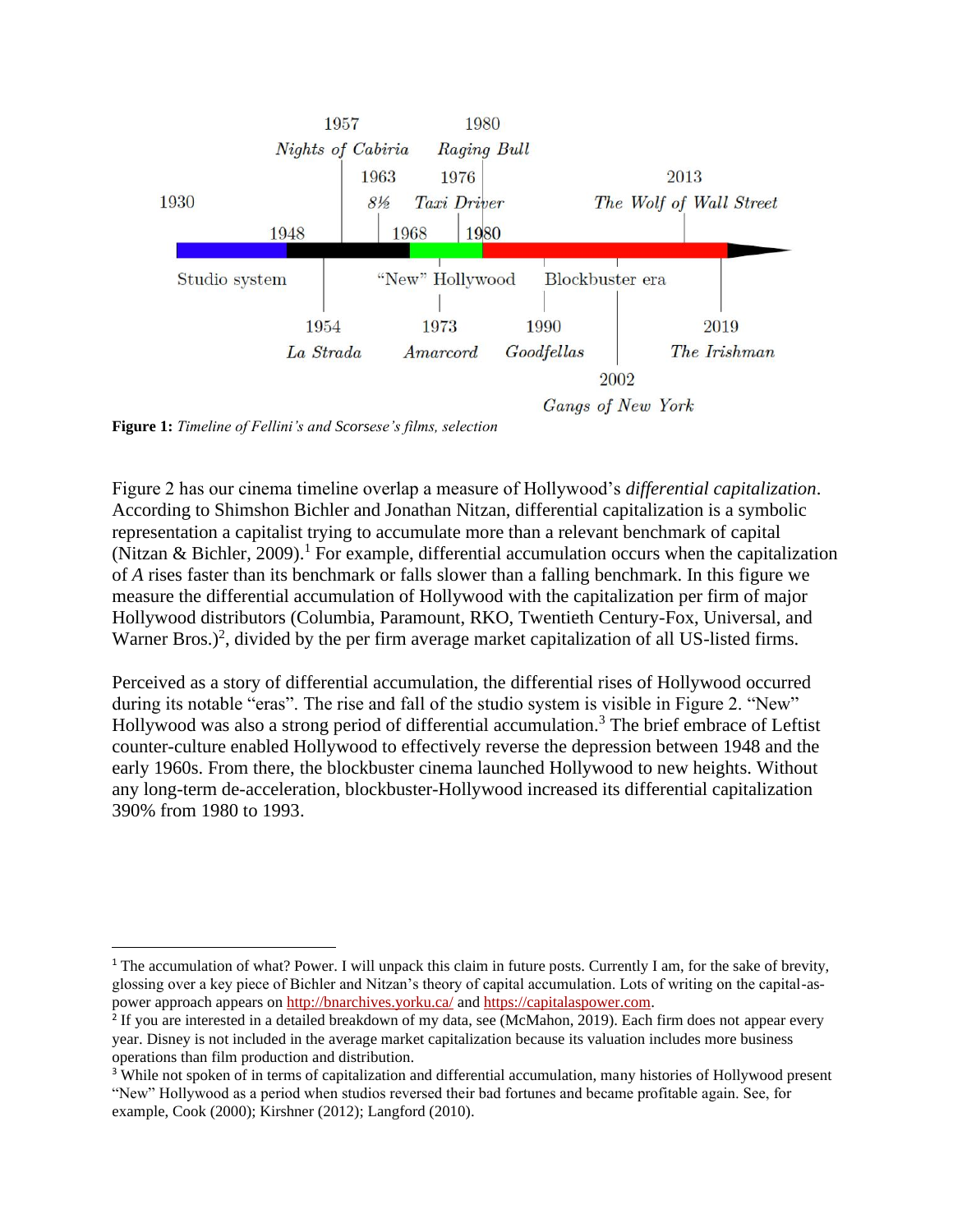

**Figure 2**: *Differential capitalization of Hollywood, through the eras*

Note: Series is smoothed as a 5-year moving average. Source: Global Financial Data for market capitalization of Warner Brothers, Paramount Pictures, RKO, Universal Pictures, Twentieth-Century-Fox, and Columbia Pictures Industries Inc. to 1956. Compustat through WRDS for market capitalization 1956-1993. Global Financial Data for US total market capitalization and number of firms. US market capitalization per firm is calculated by dividing the total value by the number of firms.

#### **Next post: The change to Hollywood's accumulation**

1993 is a funny year for the time series of Figure 2 to end. The reason is related to conglomeration and the usage of firm-level data. My data sources switch to annual reports in the early 1990s because various financial databases (Compustat, Global Financial Data) do not have business segment data, which is needed when we need to isolate film production and distribution from a conglomerate's other business operations. Therefore, the market capitalization of a conglomerate is just as misleading when, for example, a firm also invests in theme parks (Disney), wind turbines (GE), or radio stations (News Corp).

Notwithstanding its termination in 1993, the dataset is long enough to show that Hollywood kept beating a US benchmark when it switched to a blockbuster-centric strategy. The next post will analyse how this success is related to Scorsese's issue with contemporary Hollywood. To preview the relation, see Figure 3. In this figure, the benchmark is the 500 largest firms in the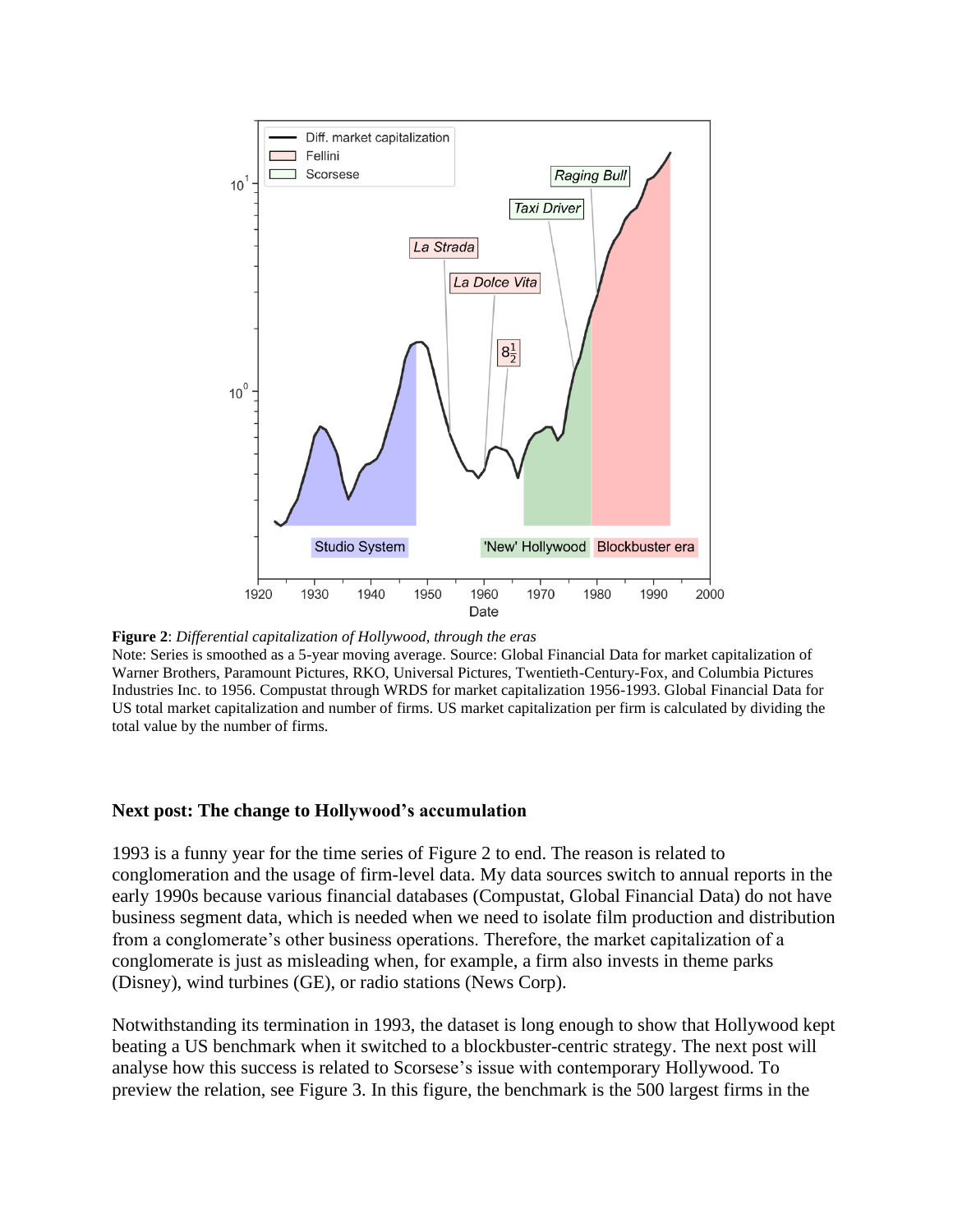Compustat database, measured each year and sorted by market capitalization. The 500 firms are a proxy for the S&P 500, which is a standard benchmark for the biggest firms in the world. When you can *repeatedly* beat the S&P 500, you reside in the dominant class.

Like Figure 2, the differential market capitalization of Hollywood rose in the era of "New" Hollywood and continued to rise into the blockbuster era. However, differential operating income fell in the early years of the blockbuster era and then continued to fall over the long term. And unlike the parallelism that occurred during "New" Hollywood, major Hollywood firms in the blockbuster era were not able to beat our 500-firm benchmark in *both* market capitalization and profits. How does differential market capitalization rise when differential profits trend downward? The answer, we will see, is risk reduction.



**Figure 3**: *Differential capitalization and differential operating income of major Hollywood distributors* Note: Both series are smoothed as 5-year moving averages. Source: Compustat through WRDS for market capitalization and operating income, 1950-1993. Compustat for operating income of Hollywood firms, 1950-1993. Annual reports of Disney, News Corp, Viacom, Sony, Time Warner (Management's Discussion of Business Operations for information on their filmed entertainment interests) for operating income, 1994-2019.

#### CONTINUED BELOW …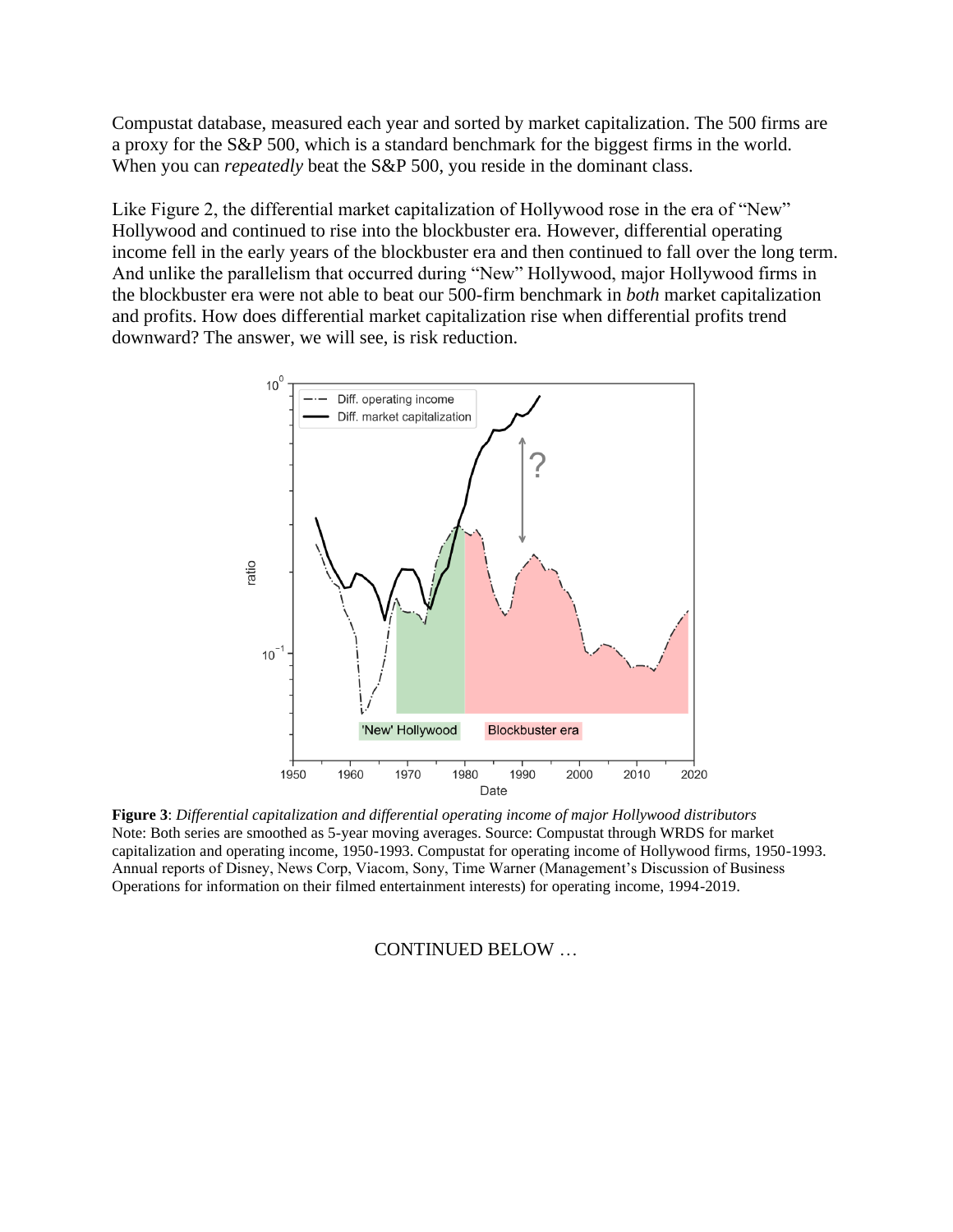### **Why Scorsese is Right About Corporate Power, Part 2 Originally published at [notes on cinema](https://notesoncinema.com/2021/07/12/why-scorcese-is-right-about-corporate-power-part-2/)**

Part 1 introduced Scorsese's argument in his *Harper's* essay, which was about much more than Fellini. The first part also explained how we can connect Scorsese's essay to the drive in the Hollywood film business for major film distributors to differentially accumulate, i.e., beat a benchmark that is relevant to dominant capitalists. By the end, we were left with an open question: how did major Hollywood studios differentially accumulate in the blockbuster era when their differential profits were actually stagnating? This question comes from the evidence in Figure 1, which was first presented in Part 1.



**Figure 1**: *Differential capitalization and differential operating income of major Hollywood distributors* Note: Both series are smoothed as 5-year moving averages. Source: Compustat through WRDS for market capitalization and operating income, 1950-1993. Compustat for operating income of Hollywood firms, 1950-1993. Annual reports of Disney, News Corp, Viacom, Sony, Time Warner (Management's Discussion of Business Operations for information on their filmed entertainment interests) for operating income, 1994-2019.

This post will focus on the change in attitude that established the blockbuster era. To firmly establish blockbuster cinema, Hollywood changed its attitude about the creativity of its filmmakers. Certainly, any version of Hollywood will need creative people to write, shoot, design, manage and act in films. However, around the early 1980s, the party was over for those whose creativity got in the way of Hollywood's new path to differential accumulation: reducing risk.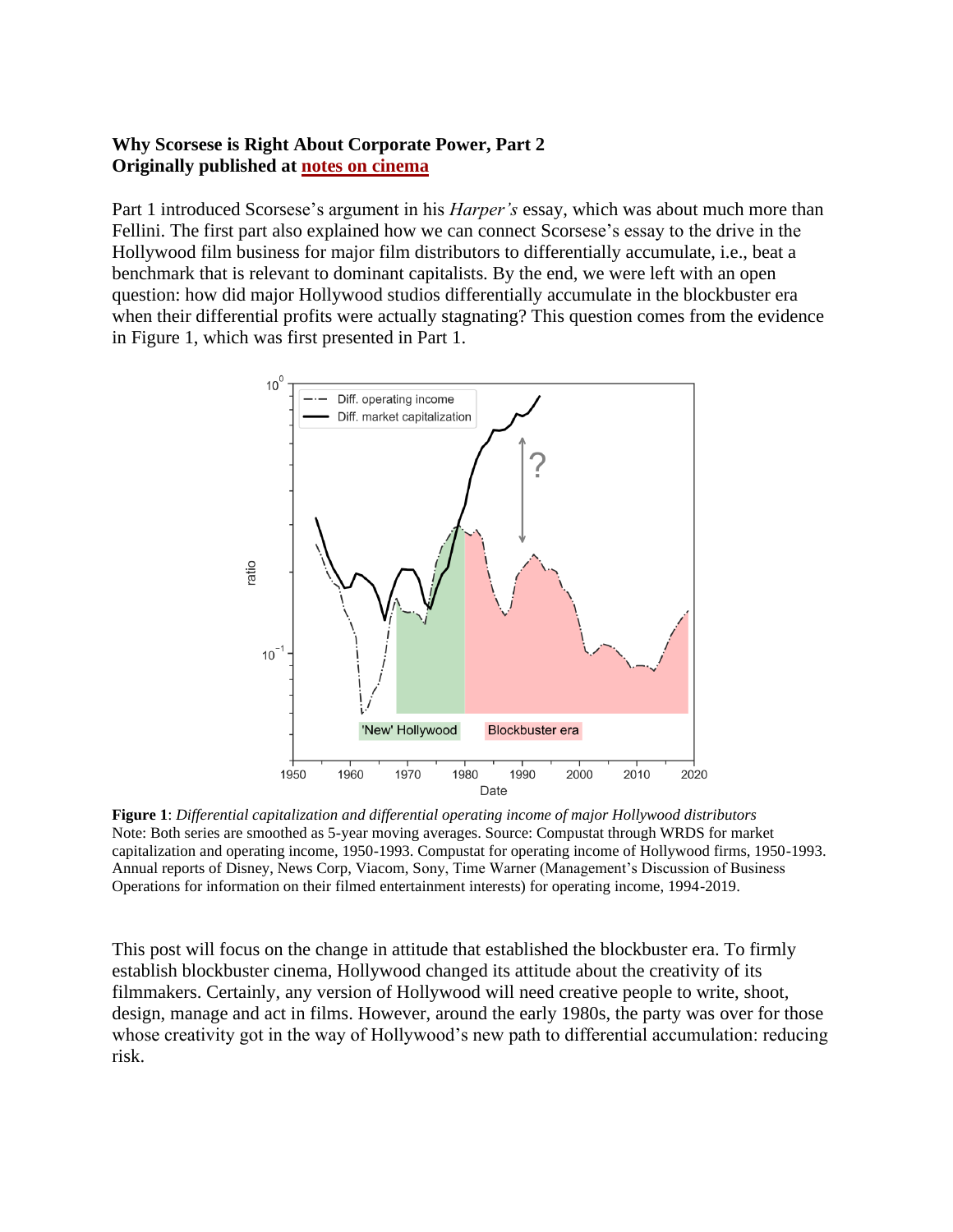#### **Can we talk about what we just watched?**

Kirshner's history of the "New" Hollywood era (2012) begins anecdotally, with his personal memory of how often he and his friends would spend hours in cafes talking about the films they just watched. This anecdote, in my opinion, points to the heart of "New" Hollywood cinema. Films like *The Friends of Eddie Coyle*, *Klute*, *Night Moves* and *California Split* are hard to praise for how they look and sound. You can see the grain and muted colours of a typical "New" Hollywood film from a mile away. If you are watching the film at home, you might still not clearly hear the dialogue after raising your TV volume to 100. Nevertheless, a good "New" Hollywood film–and there are many–will certainly make you think, because no other era of Hollywood cinema is so explicit in its intention to make the moral ambiguity of a story as deep as an ocean. For example, in *McCabe and Mrs. Miller*, one of Robert Altman's best films, McCabe (played by Warren Beatty) is hardly a hero, but Altman never lets your opinions only travel in one direction. McCabe is weak, but strong enough to fight. He is directionless but also a likeable martyr that hates the correct enemy: a mining monopoly that hires killers to terrorize a defenceless town.

In terms of theatrical attendance in the United States, the "New" Hollywood era was successful. We can see this with two measures of success. Figure 2 shows how the period between 1968 and 1980 had high theatrical attendance of the top five films per year. (Ticket price inflation is why theatrical attendance in the blockbuster era is lower than what one would have expected it to be.) Figure 3 shows a five-year percent change for the per capita theatrical attendance in the United States. A percent change of the series makes the relevant historical shift easier to see; *all* percapita theatrical attendance after the 1940s is low by comparison, as theatrical attendance plummeted with the decline of the studio era and the rise of television. Figure 3 demonstrates that, while the level of theatrical attendance per capita was still much lower than what came before it, "New" Hollywood was able to produce positive five-year growth rates after two decades of shrinkage.



**Figure 2**: *Theatrical attendance, top five films in the United States theatrical market*, five-year rolling average Note: Attendance equals total US gross revenues of the top five films, divided by average US ticket price. Sources: Bradley Schauer and David Bordwell, 'Appendix: A Hollywood Timeline, 1960–2004,' in Bordwell (2006). For years not covered in Schauer and Bordwell, see [www.boxofficemojo.com](http://www.boxofficemojo.com/) for yearly gross revenues of individual films and [National Association of Theatre Owners](http://www.natoonline.org/) for average US ticket price.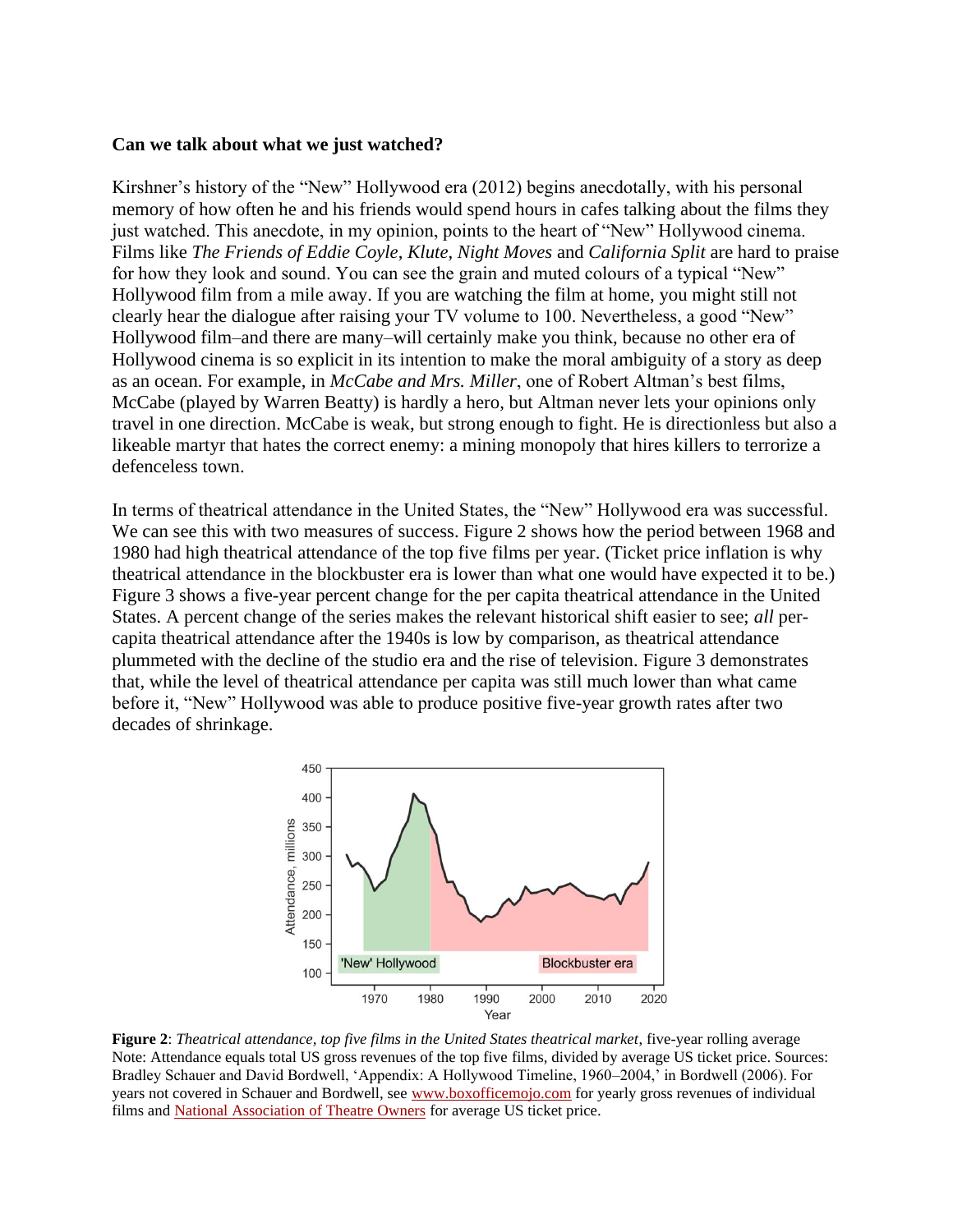

**Figure 3:** *Attendance per capita, United States, 5-year percent change* Source: Finler (2003) for box-office receipts and ticket prices from 1933 to 1959; Bordwell (2006), 'Appendix: A Hollywood Timeline, 1960–2004,' for total attendance 1960–2004; [www.natoonline.org/data/admissions/](http://www.natoonline.org/data/admissions/) for attendance 2005–19. IHS Global Insight for total United States population.

#### **Not much to left to see if you ain't here for blockbusters**

In the two figures above, "New" Hollywood earns its name, as the era is defined by the ways studios successfully bounced back by embracing young, often inexperienced, filmmakers, whose film projects were infused with the social issues of America in the 1960s and 70s. There were cracks in the business-artist relationship from the very beginnings of "New" Hollywood–e.g., the studio treatment of Elaine May–but some of cracks that appeared in the mid-1970s were so big that this more free-spirited version of Hollywood was under threat to end almost as soon as it began.

The growth of the financial problem with "New" Hollywood was caused by Hollywood itself. Hollywood studios in the 1970s liked the newest post-studio-system distribution strategy, saturation booking, which is the act of releasing a big film like *The Godfather, Part I* in as many theatres as possible. Yet saturation booking needs a lot of people to come to the theatres, and the early problems with saturation booking would only be solved when Hollywood was more effective at using the saturation-booking strategy. The ability for saturation booking to be the solution to its own problems existed because Hollywood in the 1970s was a curious mix of proto-blockbusters, *auteur* blockbusters, and hard-to-market films produced by directors like John Cassavetes, Hal Ashby and Robert Altman. Look beyond the two most obvious financial successes of the 1970s–*Jaws* and *Star Wars*–and there are examples of this decade having qualities that undermined the interests of a Hollywood system that was now hungry for pure, uncut blockbusters. First, if blockbusters were to be high-octane fuel for the big engine of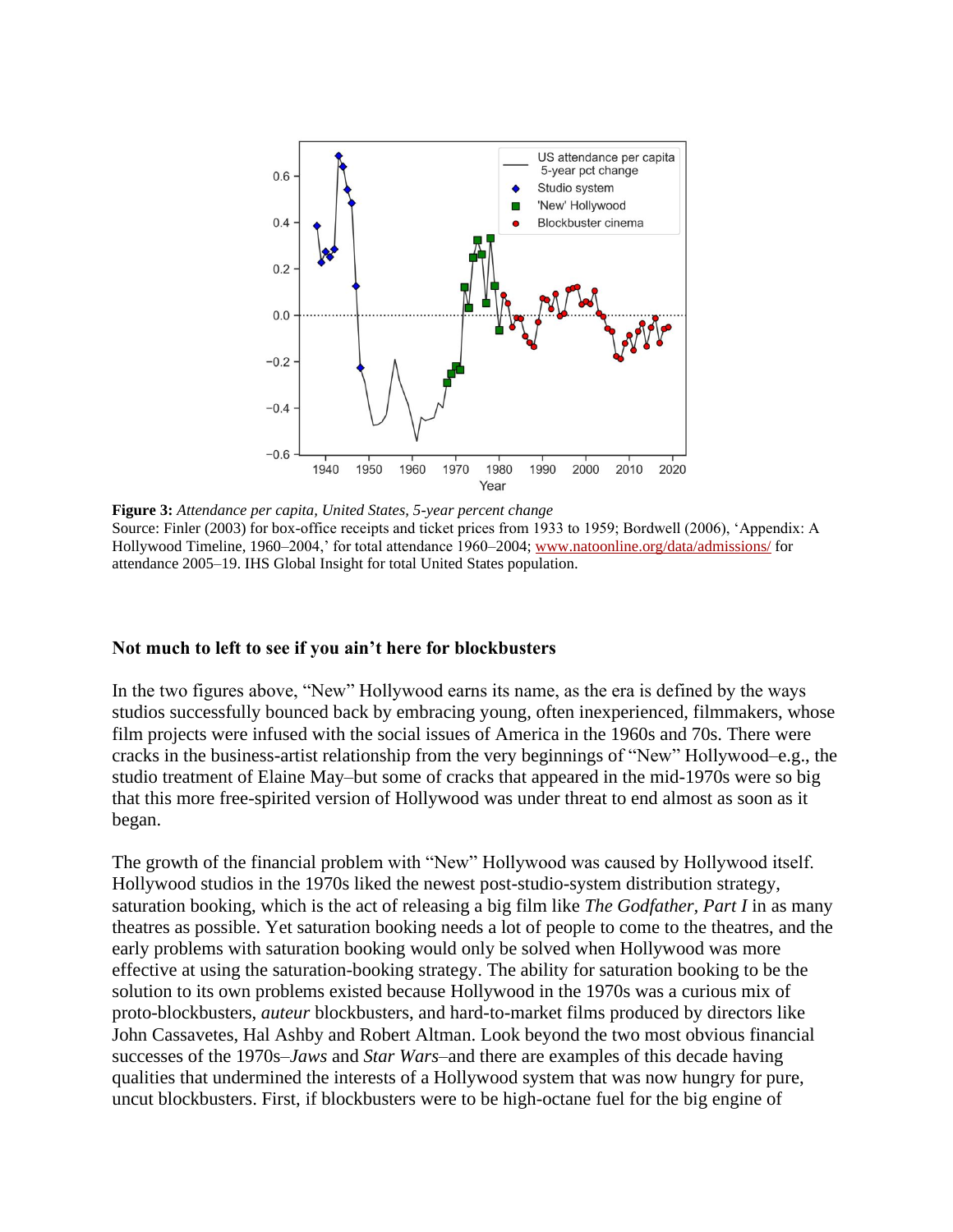saturation booking, Hollywood studios would need to learn how to design enough "must-see" films for the top financial tier. As shown in Figure 4, this lesson was first taught in 1976, the year that was sandwiched between *Jaws* and *Star Wars*. *Jaws* created a new pecuniary standard for high-grossing films, and in this environment, the great financial success of *Rocky*–the highestgrossing film in 1976–was, as Cook describes, "puzzling and unnerving" (Cook, 2000, p. 52). *Rocky* was a low-budget project that featured, at the time, a cast of unknown actors. Its unexpected success twisted the knife in the side of designed-to-be-blockbuster films like *King Kong* (1976) and *The Deep* (1977), two films that could not repeat the financial success of *Jaws*.



**Figure 4**: *Theatrical attendance, top three films in the United States theatrical market* Note: Attendance equals total US gross revenues of the top three films, divided by average US ticket price. Sources: Bradley Schauer and David Bordwell, 'Appendix: A Hollywood Timeline, 1960–2004,' in Bordwell (2006). For years not covered in Schauer and Bordwell, see [www.boxofficemojo.com](http://www.boxofficemojo.com/) for yearly gross revenues of individual films and [National Association of Theatre Owners](http://www.natoonline.org/) for average US ticket price.

This frustration with *Rocky* needs to be viewed through the lens of risk. In both its technical and conceptual senses, risk is relevant to the study of how Hollywood, as a business, utilizes social creativity. The conventional wisdom is that cinema is a very risky business enterprise, which means that even the biggest Hollywood firms are uncertain about their financial success. Yet, we will see going forward that Hollywood has devised strategies to reduce the possibility that the future of culture will be radically different from what capitalists expect it to be. This making of order does not eliminate risk entirely. Rather, by exercising corporate power again and again, industrial art of filmmaking and the social world of mass culture can be transformed into an *order of cinema*, in which film projects are weighable and calculable in terms of future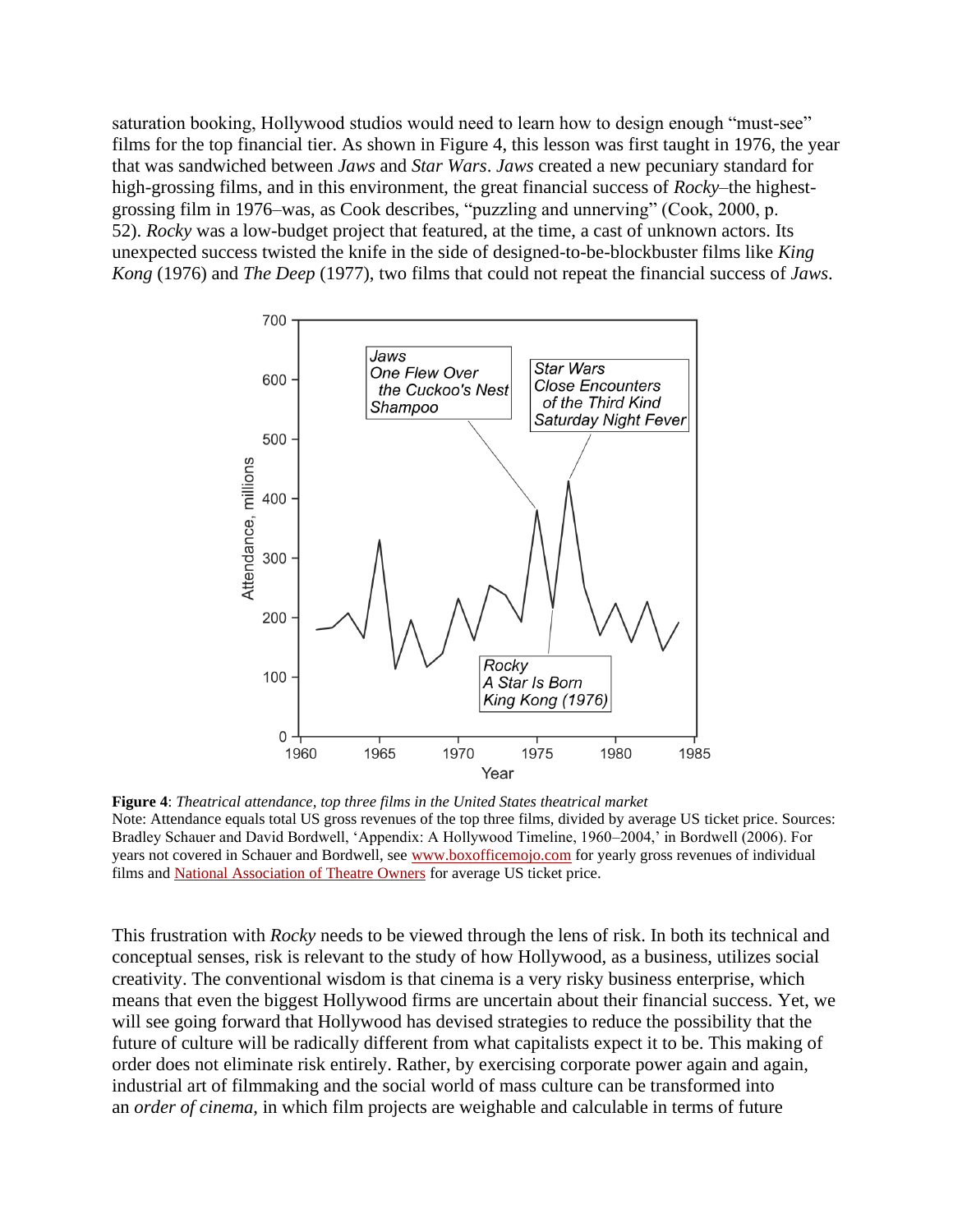expectations. Under such historical conditions, estimations of a film's social significance can, with a degree of confidence, be low risk or "sure bets".

For the blockbuster style to be low risk, Hollywood needed to selectively nurture the "right" type of creativity. Steven Spielberg and George Lucas were certainly proving their worth early on, but many of their contemporaries in the late 1970s were making *auteur*/blockbuster hybrids that proved to be incompatible with the saturation booking strategy. On the one hand, the production costs of films like Kubrick's *Barry Lyndon*, Peckinpah's *Convoy*, Friedkin's *Sorcerer*, Coppola's *Apocalypse Now*, Scorsese's *New York, New York*, and Cimino's *Heaven's Gate* were far too big for a small-release strategy to be profitable; on the other hand, the form and content of these films were also too esoteric to ever reach the revenues plateau of a *Jaws* or a *Star Wars*.

Figure 5 helps illustrate the transformation from the 1970s to the current era of Hollywood cinema, 1980-2019. The figure is a proxy for the consumer habits of American cinema. It presents the volatility of attendance for both the top three and top five films per year. Volatility is computed in two steps. For both the top three and the top five films per year, the annual growth rates of total attendance are computed from the 1940s to 2019. The two series in Figure 5 are measures of, for each year, a 20-year trailing standard deviation of these growth rates.



**Figure 5**: *Volatility of US theatrical attendance: top three and top five films* Note: Attendance equals total US gross revenues of the top five films, divided by average US ticket price. Sources: Bradley Schauer and David Bordwell, 'Appendix: A Hollywood Timeline, 1960–2004,' in Bordwell (2006). For years not covered in Schauer and Bordwell, see [www.boxofficemojo.com](http://www.boxofficemojo.com/) for yearly gross revenues of individual films and [National Association of Theatre Owners](http://www.natoonline.org/) for average US ticket price.

Interestingly, the volatility of attendance in the 1970s was similar to that of the 1960s and even the mid-1950s–two periods when saturation booking was not yet a method of distribution for mainstream films. Thus we can surmise that while the theatrical events of *Billy Jack* in 1971, *The Godfather* in 1972, *Jaws* in 1975 and *Star Wars* in 1977 were big in terms of *levels* of revenues, they had yet to translate into, for interested capitalists, high levels of confidence about the predictability of future earnings. To be sure, having single-handedly pulled in around 128 million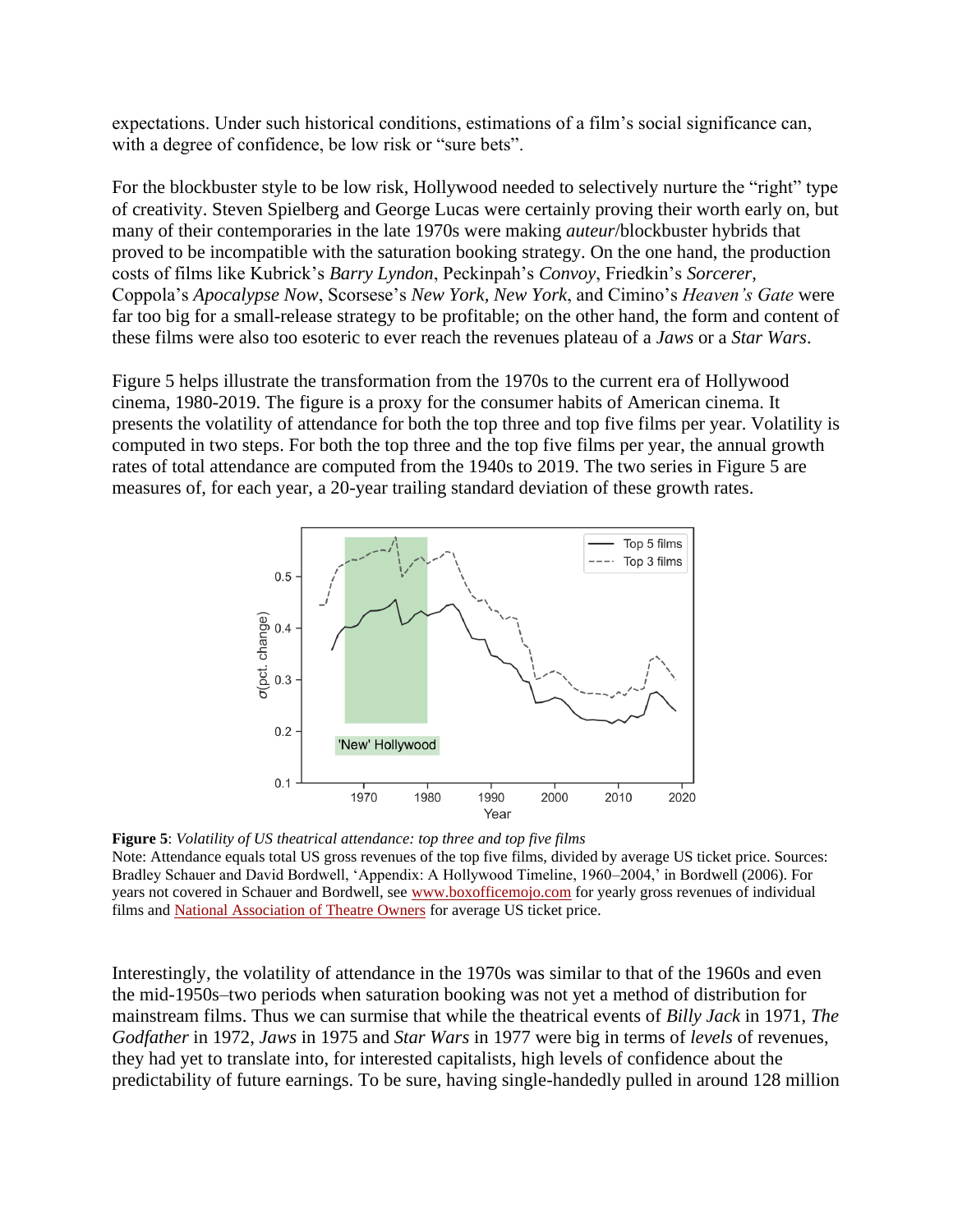attendances in the United States, *Jaws* was an example to be mimicked immediately. Justin Wyatt describes the saturation-booking strategy that followed on its heels:

*Following Jaws, high quality studio films developed even broader saturation releases; in 1976, King Kong (with a 961 theater opening); in 1977, The Heretic: Exorcist II (703 theaters), The Deep (800 theaters), Saturday Night Fever (726 theaters); in 1978, Grease (902 theaters) and Star Trek–The Motion Picture (856 theaters) continued to expand the pattern of saturation release and intense television advertising.* (Wyatt, 1992, p. 112)

Despite this flurry of wide releases, however, Figure 5 illustrates that there is still a difference between the 1970s–a decade when blockbuster cinema was still in its infancy–and the contemporary period from 1980 to the present–a time when blockbuster cinema has become Hollywood's predominant style. The two series - "Top Three Films" and "Top Five Films" – both start their decline in the 1980s and reach their lowest levels in the 2000s. By 2011, the 20 year trailing standard deviation for the attendance of the top three films was 48 percent less volatile than it had been in 1980. The same can be said for the attendance of the top five films.

#### **Next post: Seeking low-risk cinema**

This reduction in the volatility is neither accidental or a lucky externality of general market behavior. The next post will show examples of where, I believe, we can see Hollywood using capitalist power to reduce risk. In the day-to-day experiences of filmmaking, this mode of power can appear in flashes, such as when executives "give notes" to creatives or when studios suggest casting stars to boost a film project's "bank-ability". However, even when the sabotage of filmmaking is micro enough to be imperceptible (much like the slow boiling of a frog in a pot?), the key is that the oligopoly at the centre of Hollywood has the power to act when creativity is perceived to be "too risky". Some film projects, on account of their subject matter or style, can be effectively withheld from the market because no major firm will purchase the rights to distribute them. A film project may be able to find financing, but under a contract that stipulates conditions about form, content, budget, cast, crew, etc. A film can be produced, but management will have a role in the direction and pace of creation. And if business interests are still sceptical about their investment in potentially chaotic artistic creativity, the right of film ownership often includes the right of "final cut"–i.e., the right to modify a film before it is released but after the director presents his or her final version (Bach, 1985).

Hollywood's drive for risk reduction is implied in Figure 5 but clearly found in the long-term reduction of earnings volatility. Figure 6 presents an updated version of my index for the volatility of the earnings per firm of Hollywood's major studios. The figure is presenting *ex post* risk. For each year, I compute the percent rate of change of earnings from its five-year trailing average. Second, I measure, for each year, a trailing fifteen-year standard deviation of the computed rates of changes. Thus, the larger the standard deviation, the greater the volatility in the earning growth rates of Hollywood's previous fifteen years.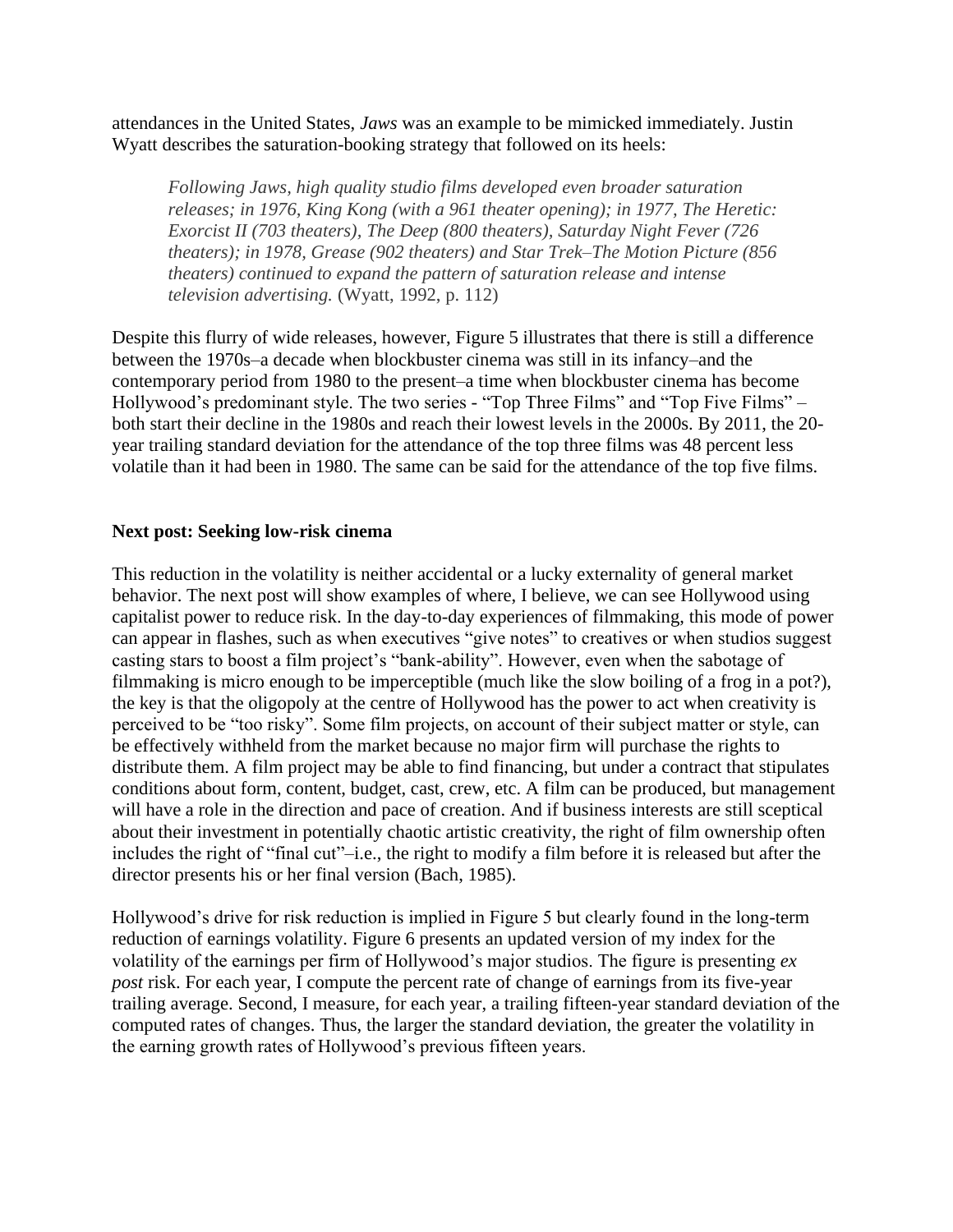With data going into the late 1940s, the time series in Figure 6 confirms that, in terms of profits, the troublesome period was from the late 1960s to the last years of the 1970s, when risk spiked and stayed high. After the 1970s, risk steadily declined and continued to decline to 2019. The level of risk in 2019 is also lowest in the period from 1950 to 2019. The annotations in Figure 6 are meant to remind us of the film history that overlaps this reduction in risk. We might not know the contribution of each film to this decline–and there are many other important films in any story about Hollywood–but the coincidence of a significant reduction of earnings volatility occurring after the twilight of "New" Hollywood is unlikely an to be an accidental one.





Note: Before the percent change is calculated, series is smoothed with a five-year rolling average. Source: Annual reports of Columbia, Paramount, Twentieth Century-Fox, Universal, and Warner Bros. for operating income, 1943- 1955. Compustat through WRDS for operating income, 1950-1992. Annual reports of Disney, News Corp, Viacom, Sony, Time Warner (Management's Discussion of Business Operations for information on their filmed entertainment interests) for operating income of Major Filmed Entertainment, 1993-2019.